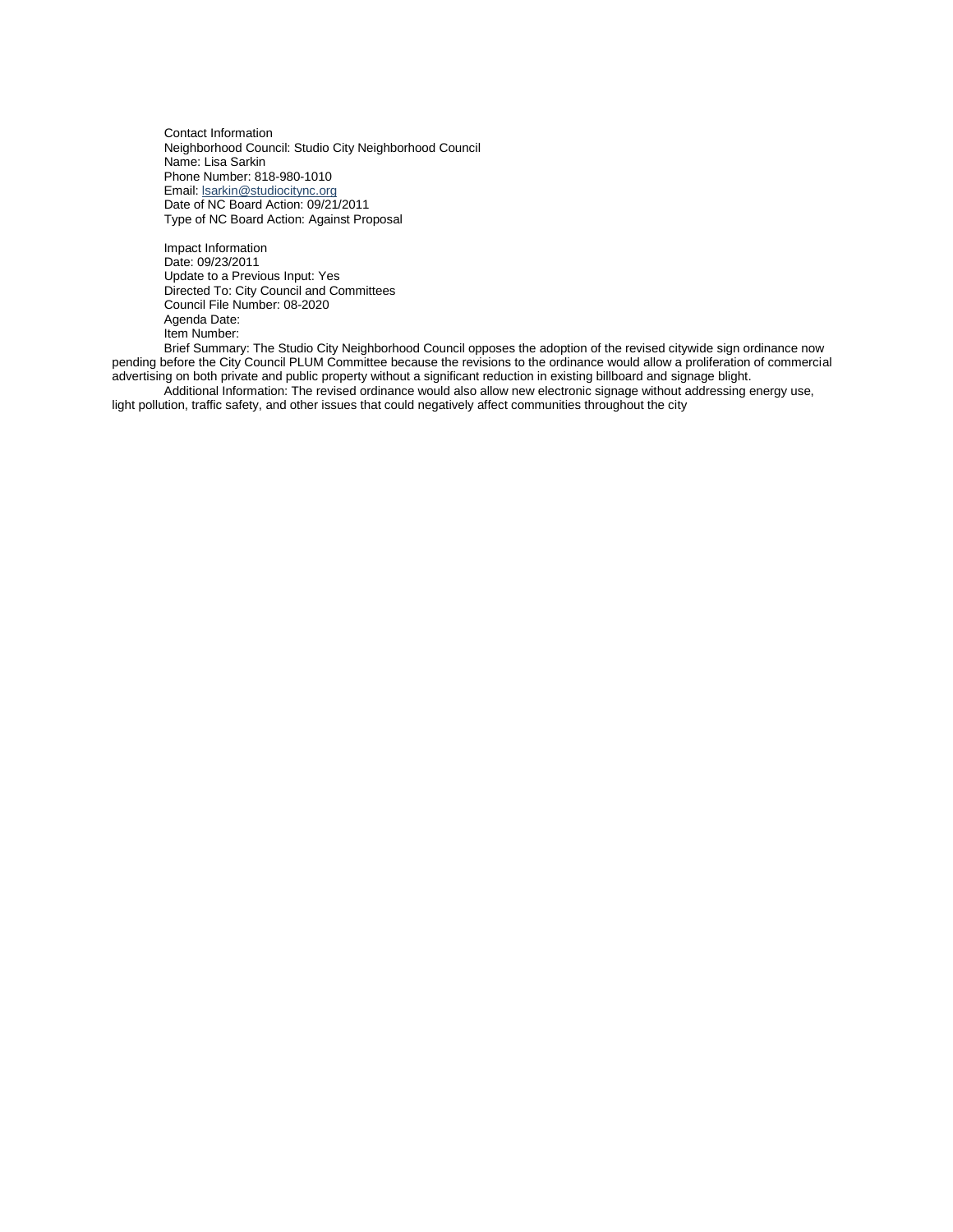## **SCNC BOARD**

Jeffrey Carter Ben Di Benedetto Victor Helo Wayne Kartin Remy Kessler Ben Neumann Richard Niederberg Todd Royal Lisa Sarkin Lana Shackelford Gail Steinberg Ron Taylor Rita C. Villa John T. Walker Denise Welvang



## **SPECIAL BOARD MEETING DRAFT MINUTES Wednesday, September 21, 2011 Light Refreshments 6:30pm Meeting 7:00pm at**

**CBS Studio Center, Building 8, MPR-3, 4024 Radford, Studio City CA, 91604**

**PRESIDENT** John T. Walker

**VICE PRESIDENT** Lisa Sarkin

**TREASURER** Remy Kessler

**SECRETARY** Rita C. Villa

**CORRESPONDING SECRETARY** Lana Shackelford

4024 Radford Ave. Edit. Bldg. 2, Suite 6 Studio City, CA 91604 Phone (818) 655-5400

www.studiocitync.org

The public is requested to fill out a "**Comment Card**" to address the Board on any item of the agenda prior to the Board taking action on an item. Comments from the public on Agenda items will be heard only when the respective item is being considered. Comments from the public on other matters not appearing on the Agenda that is within the Board's subject matter jurisdiction will be heard during the Public Comment period. **Public comment is limited to two minutes per speaker, unless directed otherwise by the presiding officer of the Board.** The agenda is posted for public review at: Studio City Neighborhood Council website (www.studiocitync.org); as well as CBS Studio Center, Radford and Colfax gates; the Studio City Library, 12511 Moorpark St.; the Studio City Recreation Center, 12621 Rye Ave. and at Carpenter Avenue Elementary School, 3909 Carpenter Avenue, Studio City, CA 91604 . As a covered entity under Title II of the Americans with Disabilities Act, the City of Los Angeles does not discriminate on the basis of disability and upon request, will provide reasonable accommodation to ensure equal access to its programs, services, and activities. Sign language interpreters, assistive listening devices, or other auxiliary aids and/or services may be provided upon request. To ensure availability of services, please make your request at least three (3) business days (72 hours) prior to the meeting you wish to attend by contacting the Neighborhood Council Project Coordinator (213) 473-5391 or by e-mail to Thomas. Soong@lacity.org. In compliance with Government Code section 54957.5, non-exempt writings that are distributed to a majority or all of the Board in advance of a meeting, may be viewed at our website by clicking on the following link: www.studiocitync.org or at the scheduled meeting.. In addition, if you would like a copy of any record related to an item on the agenda, please contact office@studiocitync.org.

- 1. Call to Order & Roll Call. Jeffrey Carter present, Ben Di Benedetto present; Victor Helo present, Wayne Kartin – excused, Remy Kessler - present, Ben Neumann - excused, Richard Niederberg - present, Todd Royal - present, Lisa Sarkin - present, Lana Shackelford – present, Gail Steinberg – present, Ron Taylor – excused, Rita Villa –present, John Walker – present, Denise Welvang – present. 12 voting members; 7 to pass a motion; stakeholders present.
- 2. Approval of Board Minutes. **NONE**
- 3. Comments by the President. **John Walker** explained that the Youth Board Candidate being introduced tonight is the best of the best.
- 4. Public Comments on non-agenda items within the Board's jurisdiction. NONE
- 5. Responses to comments from the Board. NONE
- 6. Presentation of new Youth Board Member **Pasha Vafaee**. **John Walker** introduced Pasha Vafaee. **Pasha Vafaee** said that his goal is to give a voice to people who are marginalized in society. He felt the SCNC would be a good organization to join to accomplish this. He stated that he goes to school in Studio City and his family wants to move to this area. John Walker welcomed Pasha to the Board and Pasha took his seat. **Adjourned to Regular meeting.**

## **Returned to special meeting from regular meeting at 9:30 PM.**